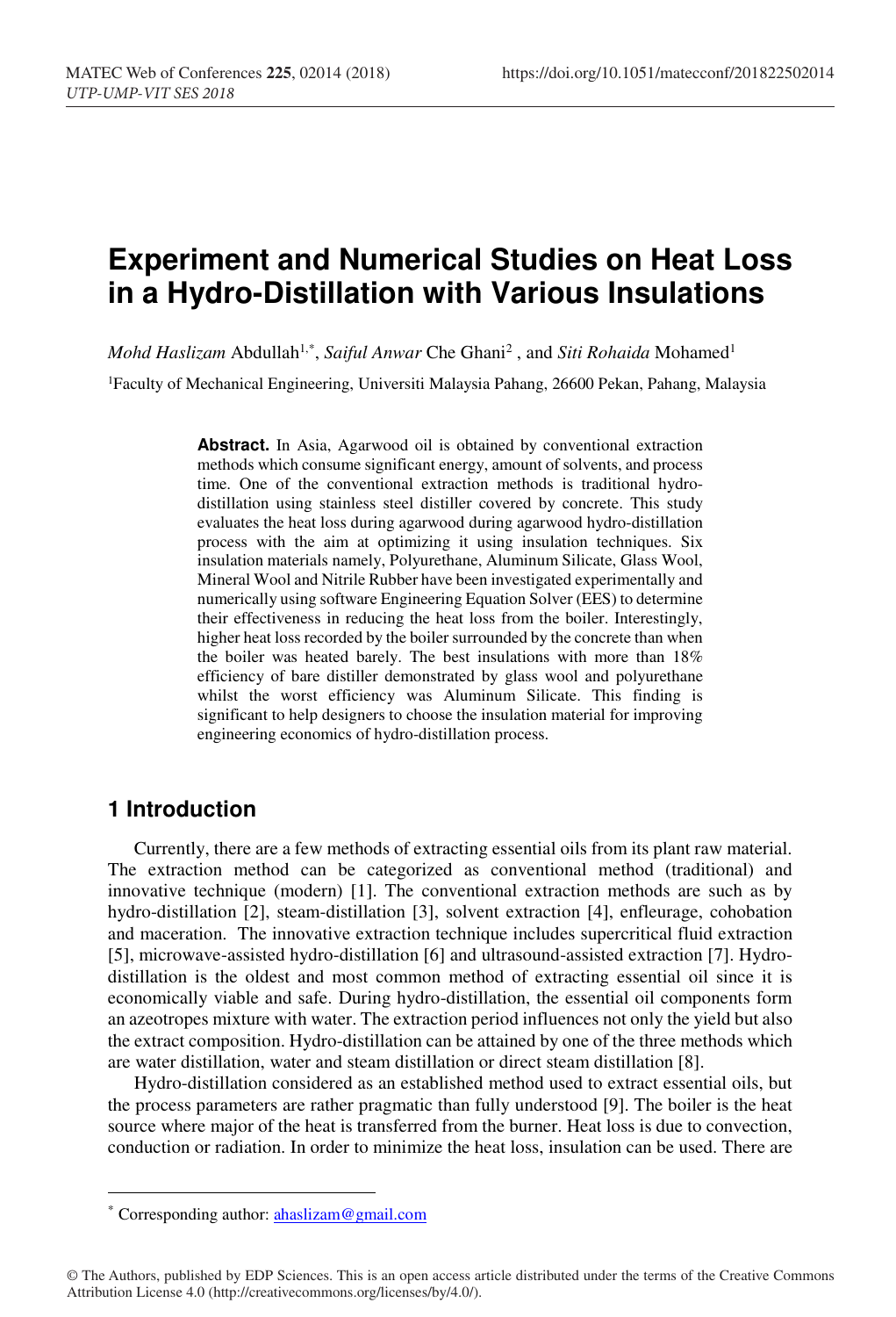much available insulation such as glass wool, mineral wool, nitrile rubber, and polyurethane. The insulation can minimize the heat loss through conduction because insulation has a lower value of thermal conductivity [10].

The work aims to evaluate of heat loss in hydro-distillation process by different insulation techniques towards this process of extracting agarwood by experiment and numerical studies. The result from mathematical modelling is being compared with the theoretical result and then validated with experimental results. As reducing the heat loss can improve the heat flow in the system, and then the efficiency of the boiler can be increased. Hence, the process productivity will also increase. At the same time, it also can save costs because of less power is used in the system.

## **2 Methodology**

The heat transfer rate per unit area by conduction is proportional to the normal temperature gradient.

$$
\dot{q} = -kA \frac{\Delta T}{\Delta x} \tag{1}
$$

Where *q* will be the heat transfer rate and  $\frac{\Delta T}{\Delta x}$  is the temperature gradient in the direction of heat flow, hot body to cold body. The positive constant, *k* is a thermal conductivity coefficient, and the negative sign is used to satisfy the second law of thermodynamic which states that it is impossible for the energy to transfer from cold to hot. Hence the temperature gradient and direction of heat transfer are opposite to each other because temperature gradient describes that the temperature goes from lower to high temperature which opposite with the second law of thermodynamics. The equation (1) is called Fourier's law of heat conduction.

The values of heat transfer were primarily determined from the theoretical analysis which then compared to the numerical simulation values. **Fig. 1** shows the schematic diagram of the boiler with insulation used in the theoretical calculation.



**Fig. 1.** Schematic diagram for the boiler with insulation

The theoretical heat loss is calculated by equation (2). Whereby, thermal resistance is through equation (3).

$$
\dot{Q}_{loss} = \frac{1}{R}(T_1 - T_3)
$$
 (2)

$$
R = \frac{L_{ss}}{kA_1} + \frac{L_{ins}}{kA_2} \tag{3}
$$

Where  $\dot{Q}_{loss}$  is the heat transfer by conduction, *k* is the thermal conductivity,  $T_1$  is the inside surface temperature and  $T_2$  is the outside surface temperature.  $A_1$  is the area of the boiler and  $A_2$  is the total area of the boiler with insulation.  $L_{ss}$  is the thickness of the boiler and  $L_{ins}$  is the thickness of the insulation.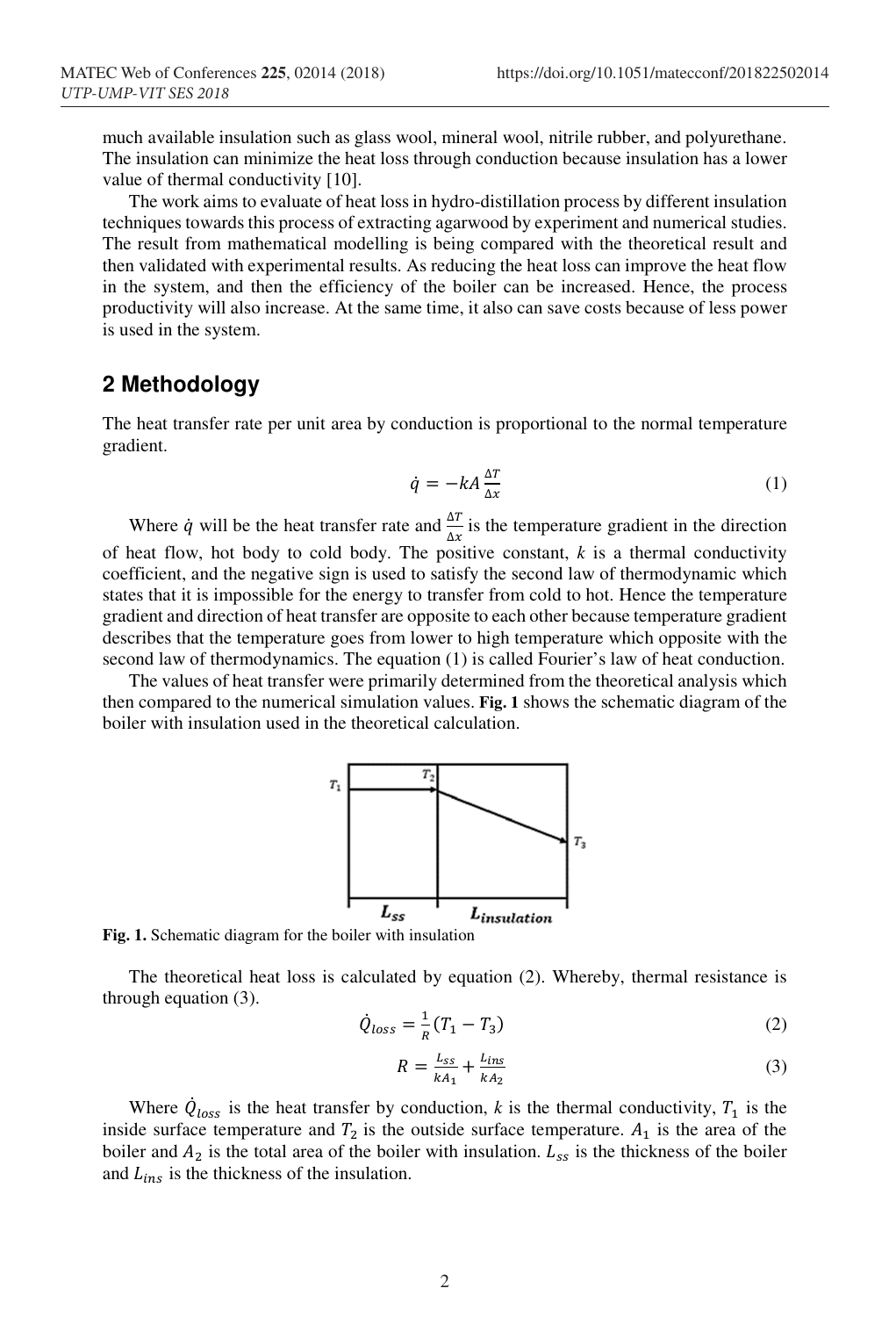In this study, five types of insulation materials were used to optimize the heat loss at the boiler during the hydro-distillation process as listed in Table 1. To choose the insulation material, low thermal conductivity factor and its availability are needed to be considered.

| No           | <b>Material</b>   | <b>Thermal</b><br>conductivity | <b>Description</b>          | Operating<br>temperature |
|--------------|-------------------|--------------------------------|-----------------------------|--------------------------|
| 1            | Polyurethane      | $0.038$ (W/mK)                 | 1000×1000×20mm              | < 150 °C                 |
| $\mathbf{2}$ | Aluminum silicate | $0.085$ (W/mK)                 | $1000\times610\times20$ mm  | < 900 °C                 |
| 3            | Glass wool        | $0.039$ (W/mK)                 | $1000\times1200\times20$ mm | $<$ 540 °C               |
| 4            | Mineral wool      | $0.041$ (W/mK)                 | $1200\times610\times50$ mm  | < 740 °C                 |
| 5            | Nitrile rubber    | $0.40$ (W/mK)                  | $1000\times1000\times10$ mm | < 150 °C                 |

**Table 1.** Insulation material selection specification.

The actual data from the small scale stainless steel boiler (diameter, *D*=0.22 m, height, *h*  $= 0.13$  m) using thermocouple data acquisition module was used to get input for boundary conditions. The data was collected at water's temperature, inside surface of the boiler temperature, outside surface of the boiler temperature and ambience temperature. An electric stove rated at 810 W was used as a heat source to the boiler. The boiler then filled with 2 L of pure water and heated until the water temperature reach 100°C. The procedure was repeated with different insulation namely glass wool, mineral wool, nitrile rubber, polyurethane, and aluminum silicate.

The software used to perform this simulation in this project is the Engineering Equation Solver (EES) [11]. The first law of Thermodynamics stated that the internal energy of a system has to be equal on the system in this work, plus or minus the heat that flows in or out of the system and any other work that is done on the system. The conservation of energy can be translated to that the total energy that enter to the system is equal to the internal energy and the heat losses from the system. The conversation energy of boiler,  $Q_b$  can be calculated as,

$$
\dot{Q}_b = \dot{Q}_{internal} + \dot{Q}_{loss} \tag{4}
$$

Whereby the efficiency of the system is,

$$
n = \frac{\dot{Q}_{internal}}{\dot{Q}_b} \tag{5}
$$

Where,  $\dot{Q}_b$  is the energy from the burner,  $\dot{Q}_{internal}$  is the internal energy in the system and  $Q_{loss}$  is the energy loss from the system. *n* is the efficiency of the boiler. The transient heat transfer is used in this study because the heat transfer or the temperature change with time as the system is heated up by a burner. Therefore, a transient mathematical simulation is set up.

$$
\frac{\delta \dot{Q}}{\delta t} = \dot{Q}_b - \dot{Q}_{loss} \tag{6}
$$

$$
\frac{\delta T}{\delta t} \cdot m \cdot Cp = \dot{Q}_b - U \cdot A(T_i - T_{amb}) \tag{7}
$$

The first order of Euler approximation differential equation method is used to approximate with a given step size and initial values.

$$
\frac{r_i - r_{i-1}}{\Delta t} \cdot m \cdot Cp = \dot{Q}_b - U \cdot A(T_i - T_{amb}) \tag{8}
$$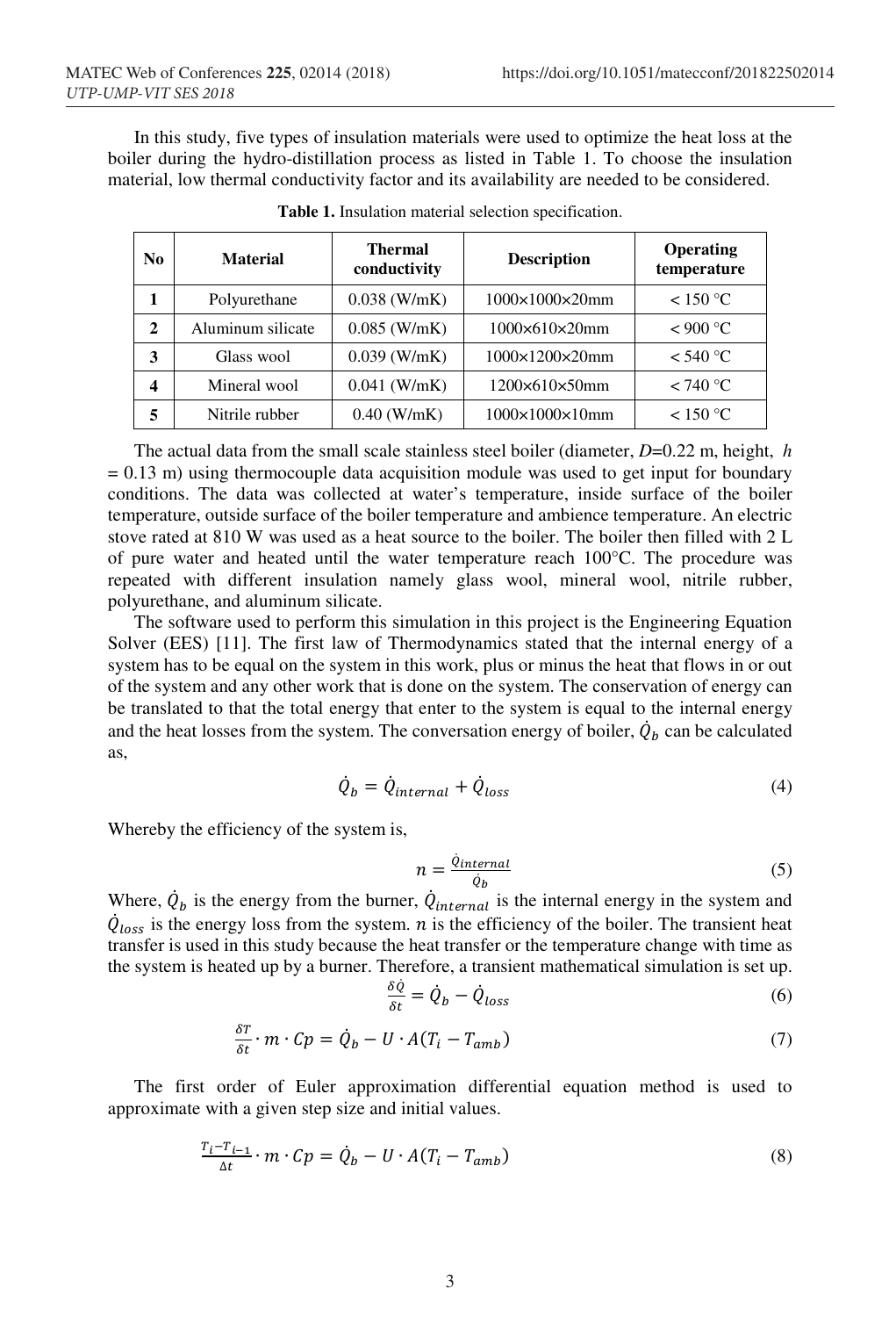Where,  $m$  is the mass of the fluid,  $Cp$  is the heat capacity of the fluid and  $U$  is the overall heat transfer coefficient. A is the total area of the system,  $T_i$  is the temperature of the fluid,  $T_{amb}$  is the temperature of the ambience and t is the time. In this study, the heat is transferred in three modes which are by convection, conduction and radiation. The total heat loss can be calculated as,

$$
\dot{Q}_{loss} = U \cdot A (T_i - T_{amb}) \tag{9}
$$

$$
U \cdot A = \frac{1}{R_{total}} \tag{10}
$$

The total thermal resistance can be calculated as,

$$
R_{total} = R_{cv1} + R_{cond} + \frac{(R_{cv2} \cdot R_{rad})}{(R_{cv2} + R_{rad})}
$$
\n(11)

$$
R_T = \frac{1}{h_i A_i} + \frac{ln(\frac{r_2}{r_1})}{2\pi L K_{ins}} + \frac{1}{h_0 A_0} + \frac{1}{h_r A_T}
$$
(12)

The convection heat transfer coefficient can be calculated with,

$$
\frac{h_{i,o} \cdot b}{k} = Nu \tag{13}
$$

$$
h_{i,o} = Nu \cdot k \tag{14}
$$

Whereby the radiation heat transfer coefficient is,

$$
h_r = \varepsilon \cdot \sigma \cdot ((T_s + 273)^2 + (T_{amb} + 273)^2) \cdot ((T_s + 273) + (T_{amb} + 273))
$$
 (15)

Where in equation (9) and (10),  $U$  is the overall heat transfer coefficient,  $\vec{A}$  is the area of the insulation,  $T_i$  is the temperature of the fluid and  $T_{amb}$  is the temperature of the ambient. Equation (11),  $R_{cv}$  is the thermal resistance of convection,  $R_{cond}$  is the thermal resistance of conduction,  $R_{rad}$  is the thermal resistance of radiation. Where in equation (12), (13) and (14),  $h_i$  is the internal heat transfer convection of the boiler, while  $h_0$  is the outer heat transfer convection of the boiler and  $h_r$  is the heat transfer coefficient of radiation. *k* is the thermal conductivity,  $A_i$  is the internal surface area of the system,  $A_0$  is the external surface area of the boiler, while  $A_T$  is the surface area of the boiler with insulation. Nu is the nusselt number, h is the height of the boiler, D is the diameter of the system and  $\varepsilon$  is the emissivity of the material and  $\sigma$  is the Boltzmann's constant,  $5.76\times10^{-8}$ .

#### **3 Results and discussion**

**Fig. 2 (A)** shows the temperature over time graph of a boiler without insulation and with five different insulations. From the graph, there is no significant difference between the insulation and without the insulation on the boiler. The time is taken to reach the boiling temperature for all six only differ in a minimal margin of seconds. Without insulation, the water needed 785.9 s to reach boiling temperature. Mineral wool, glass wool, and polyurethane insulation needed 758.8 s, 758.4 s and 758.4 s respectively. In other hand, aluminum silicate and nitrile rubber insulation needed 767 s and 763 s, respectively. This is because of the boiler is small and the mass of the water is only 2 L. Thus, the water does not need much time to reach the boiling temperature.

**Fig. 2 (B)** shows the heat loss of the boiler during boiling without insulation and with five insulations. Without any insulation, the boiler has more heat loss because there is no conductive resistance. The heat loss is 48 W at  $100^{\circ}$ C. The graph shows that by insulating the boiler, the heat loss can be reduced. This is because the insulation gives the boiler a thermal resistance of conduction whereby it will increase the total thermal resistance of the system. The thermal resistance,  $R$  is inversely proportional to the heat loss,  $\dot{Q}_{loss}$ . The higher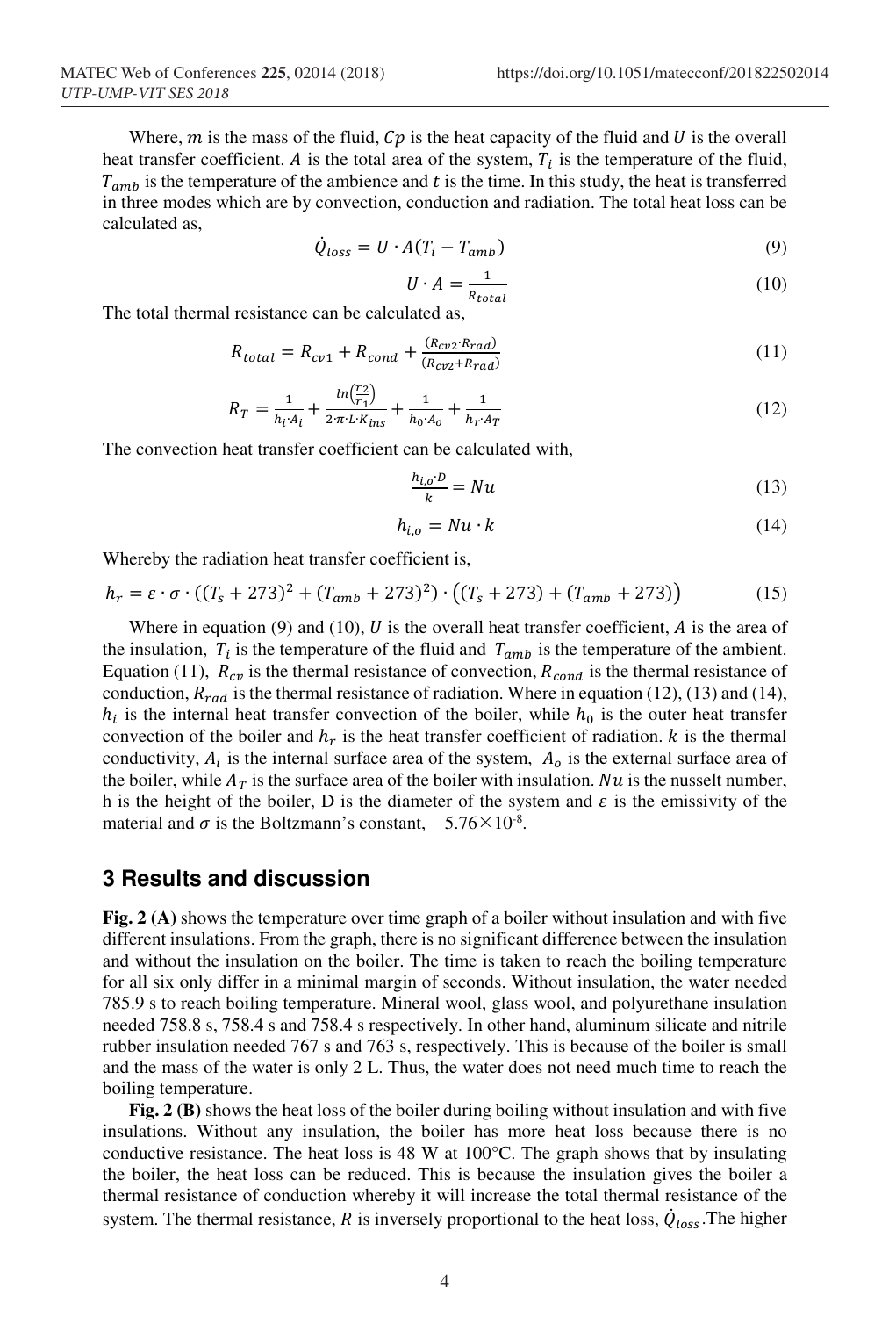the thermal resistance of the boiler, the lower the heat loss of the boiler. Nitrile rubber and aluminum silicate have heat loss at  $16.4$  W and  $19.75$  W at  $100^{\circ}$ C. The heat loss also not differs significantly as the boiler capacity is only 2 liters of water.



boiling graph

**Table 2** shows the comparison between theoretical and numerical results of heat loss. From the calculation, it shows that the values of theoretical are almost similar to the numerical result. In the numerical calculation, the small discrepancies of heat loss are due to consideration of natural convection and radiations. It can be concluded that the numerical result is reliable enough to do further investigation and validation with the experimental results.

|                          | Heat loss of the boiler at boiling temperature (W) |           |  |
|--------------------------|----------------------------------------------------|-----------|--|
| <b>Insulation</b>        | Theoretical                                        | Numerical |  |
| <b>Glass wool</b>        | 10.41                                              | 10.40     |  |
| Polyurethane             | 10.36                                              | 10.38     |  |
| <b>Mineral wool</b>      | 10.82                                              | 10.84     |  |
| Nitrile rubber           | 15.87                                              | 16.40     |  |
| <b>Aluminum silicate</b> | 19.61                                              | 19.71     |  |

**Table 2.** Comparison from theoretical and numerical result.

The results of the time taken to boil the water with different insulations from simulation and experiments are shown in **Table 3**. The percentage errors show a high correlation between the numerical model and experiment.

The targeted industrial scale hydro-distillation setup is using stainless steel boiler (diameter,  $D=1$  m, height,  $h = 0.65$  m) with 330 kg water mass and 4400 W of heat supply capacity. As depicted in **Fig. 3,** it is interesting to know that the current boiler with concrete cover has higher heat loss than the boiler without any insulation. The heat loss is 1155 W at boiling temperature and efficiency of 73.75%. The time taken for the water to reach the boiling temperature is 7 hours and 52 minutes. This is because of the low thermal resistance of conduction, which is 0.01728. The concrete have 1.977 W/m.K thermal conductivity. Therefore, the concrete acts as a conductor instead of an insulator but it is a poor conductor due to the low thermal conductivity when compared with the stainless steel. While without insulation, the system will have a heat loss which is 838.1 W at boiling temperature, which can lead the boiler to have 80% efficiency. The time taken for the water to reach the boiling temperature is 7 hours and 30 minutes.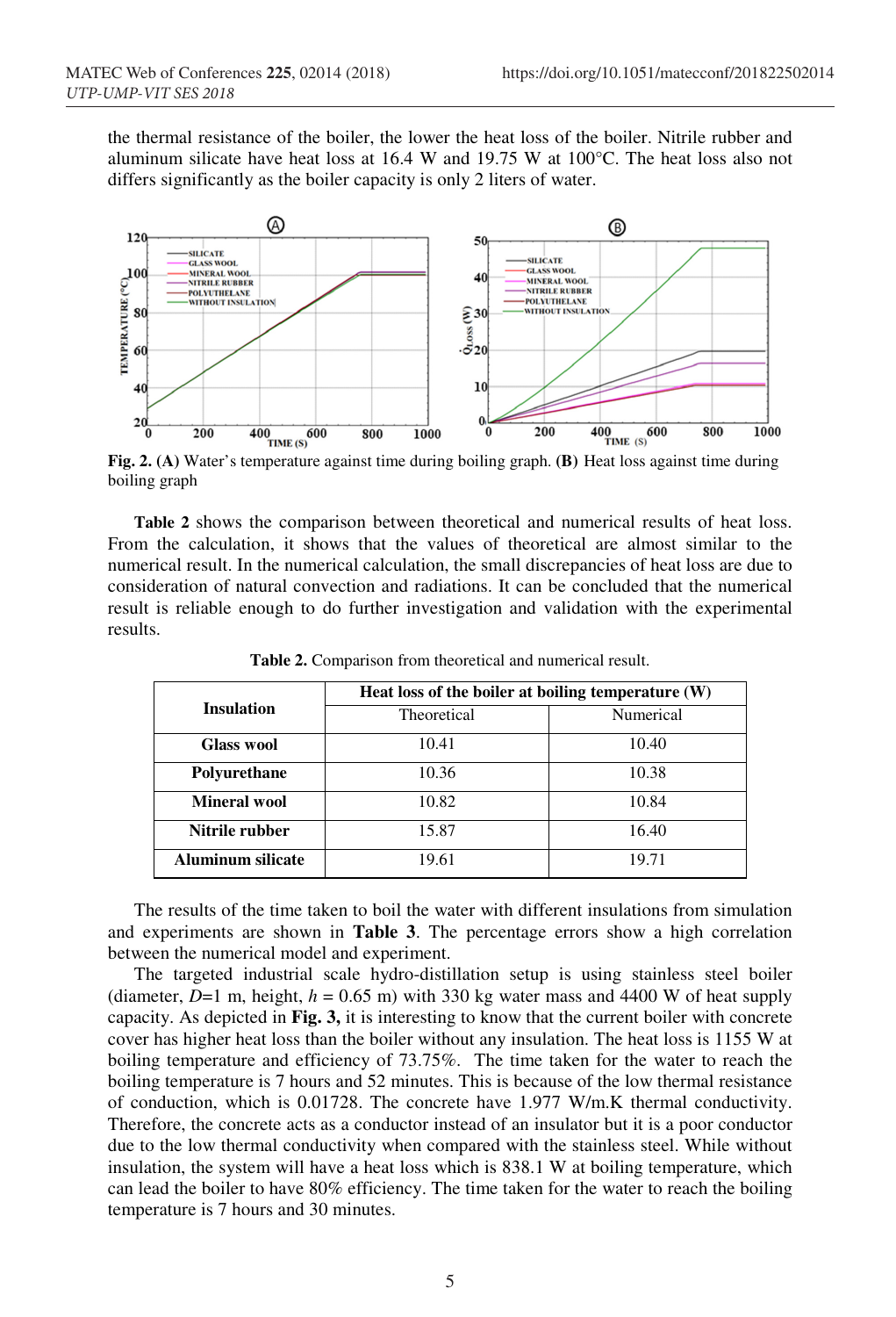| <b>Insulation</b> | Time Taken for the water to reach boiling temperature (s) |           |                      |  |
|-------------------|-----------------------------------------------------------|-----------|----------------------|--|
|                   | Experimental                                              | Numerical | Percentage Error (%) |  |
| No insulation     | 810.2                                                     | 780.0     | 3.80                 |  |
| Glass wool        | 738.0                                                     | 730.0     | 1.09                 |  |
| Polyurethane      | 704.6                                                     | 697.0     | 1.09                 |  |
| Mineral wool      | 710.0                                                     | 723.8     | 1.90                 |  |
| Nitrile rubber    | 710.0                                                     | 709.4     | 0.08                 |  |
| Aluminum silicate | 799.0                                                     | 780.0     | 2.4                  |  |

**Table 3.** Experimental and numerical data comparison.



**Fig. 3.** Heat loss versus time graph for different insulation materials

A boiler which insulated with glass wool has the lowest heat loss which is 233.7 W at boiling temperature. The time taken to reach the boiling temperature for glass wool, mineral wool and polyurethane is reduced as low as 6 hours 29 minutes. Furthermore, the highest efficiency of the boiler reaches to 94.7% for glass wool, 94.5% for polyurethane and 94.3% for mineral wool. The results from the simulation is summarizes in **Table 4**.

| Table 4. Simulation result for industrial scale hydro-distillation system. |  |
|----------------------------------------------------------------------------|--|
|                                                                            |  |

| <b>Insulation</b>        | $\dot{Q}_{loss}$ (W) | Efficiency $(\% )$ | Time to boil                    |
|--------------------------|----------------------|--------------------|---------------------------------|
| Concrete                 | 1155.0               | 73.8               | 8hr 30m                         |
| No insulation            | 838.1                | 80.0               | 7 <sub>hr</sub> 30 <sub>m</sub> |
| <b>Glass wool</b>        | 233.7                | 94.7               | 6hr 29m                         |
| Mineral wool             | 243.2                | 94.3               | 6hr30m                          |
| Nitrile rubber           | 362.8                | 91.7               | 6hr42m                          |
| Polyurethane             | 235.3                | 94.5               | 6 <sup>hr</sup> 29 <sup>m</sup> |
| <b>Aluminum silicate</b> | 414.7                | 90.5               | 6hr47m                          |